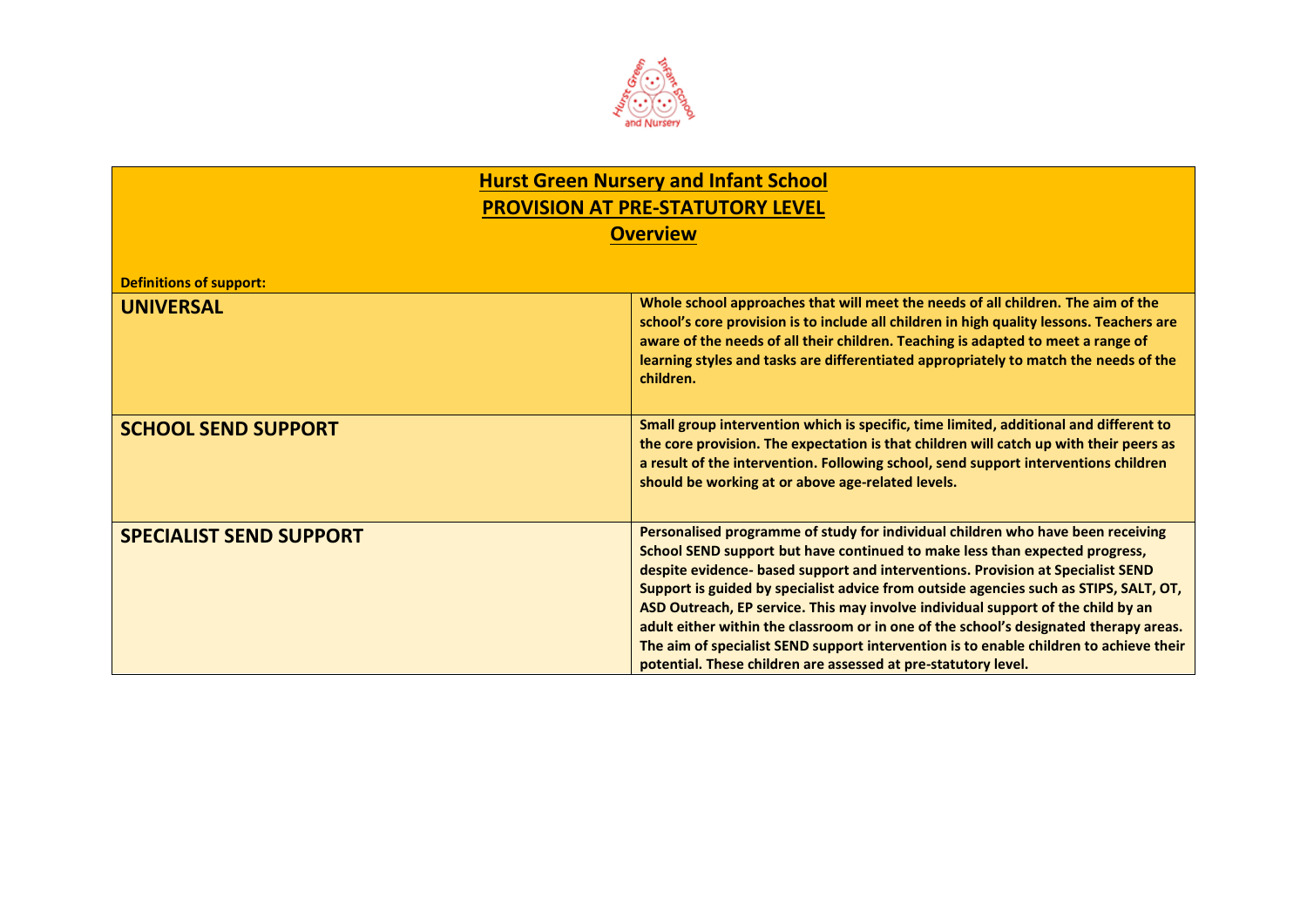

| <b>Area of Need</b>            |                                                                                                                          |  |  |
|--------------------------------|--------------------------------------------------------------------------------------------------------------------------|--|--|
| <b>Cognition and Learning</b>  |                                                                                                                          |  |  |
| <b>Support could include:</b>  |                                                                                                                          |  |  |
| <b>Universal</b>               | Half termly assessment of progress<br>➤                                                                                  |  |  |
|                                | Teaching assistants are familiar with planning and understand what the children they are<br>$\blacktriangleright$        |  |  |
|                                | supporting need to learn to make progress                                                                                |  |  |
|                                | Flexible grouping of children and seating position in class<br>➤                                                         |  |  |
|                                | Marking provides positive feedback that moves learning forwards                                                          |  |  |
|                                | Differentiation of questioning, activities and resources                                                                 |  |  |
|                                | Varied teaching methods to meet learning styles of the children                                                          |  |  |
|                                | Displays and resources promote independent learning                                                                      |  |  |
|                                | Adapted equipment where necessary e.g. coloured overlays, task boards, individual work                                   |  |  |
|                                | stations, ear defenders                                                                                                  |  |  |
|                                | Covered terraced areas offering all children access to outside learning throughout the year<br>$\blacktriangleright$     |  |  |
|                                | A growth mind                                                                                                            |  |  |
|                                | set culture<br>$\blacktriangleright$                                                                                     |  |  |
|                                | <b>Established system of rewards and sanctions</b>                                                                       |  |  |
|                                | Trips for each year group and outside visitors to consolidate and support learning<br>⋗                                  |  |  |
|                                | Use of ICT to support learning e.g. IWB, talking postcards, cameras                                                      |  |  |
|                                | $\blacktriangleright$<br>Liaison between home and school                                                                 |  |  |
| <b>School SEND Support</b>     | Children are taught in small groups to target specific gaps in learning in writing, reading and<br>$\blacktriangleright$ |  |  |
|                                | maths                                                                                                                    |  |  |
|                                | <b>Additional phonics support</b><br>⋗                                                                                   |  |  |
|                                | Precision teaching to support spelling<br>⋗                                                                              |  |  |
|                                | In-class support                                                                                                         |  |  |
|                                | $\triangleright$<br>Pre-teaching                                                                                         |  |  |
|                                | Accelerated learning programmes and groups to stretch more able learners                                                 |  |  |
|                                | Baseline assessment is made prior to the intervention to measure progress                                                |  |  |
|                                | Progress is discussed half termly to monitor impact of intervention                                                      |  |  |
|                                | SEND Support plan may be discussed<br>$\blacktriangleright$                                                              |  |  |
| <b>Specialist SEND Support</b> | Specialist advice to assess what a child's specific need might be e.g. One Stop, Learning and<br>➤                       |  |  |
|                                | Language support, REMA, Educational Psychologist.                                                                        |  |  |
|                                | $\blacktriangleright$<br>Strategies suggested by specialists will be implemented a reviewed regularly                    |  |  |
|                                | Additional adult support in class to promote engagement and participation in lessons<br>$\blacktriangleright$            |  |  |
|                                | Access to 1:1 support which may involve withdrawal from lessons<br>⋗                                                     |  |  |
|                                | Children have personalised targets that may be time limited and focus on embedding basic                                 |  |  |
|                                | skills                                                                                                                   |  |  |
|                                | Targeted support is monitored using assess, plan, do, review                                                             |  |  |
|                                | <b>SEND support plan in place</b><br>⋗                                                                                   |  |  |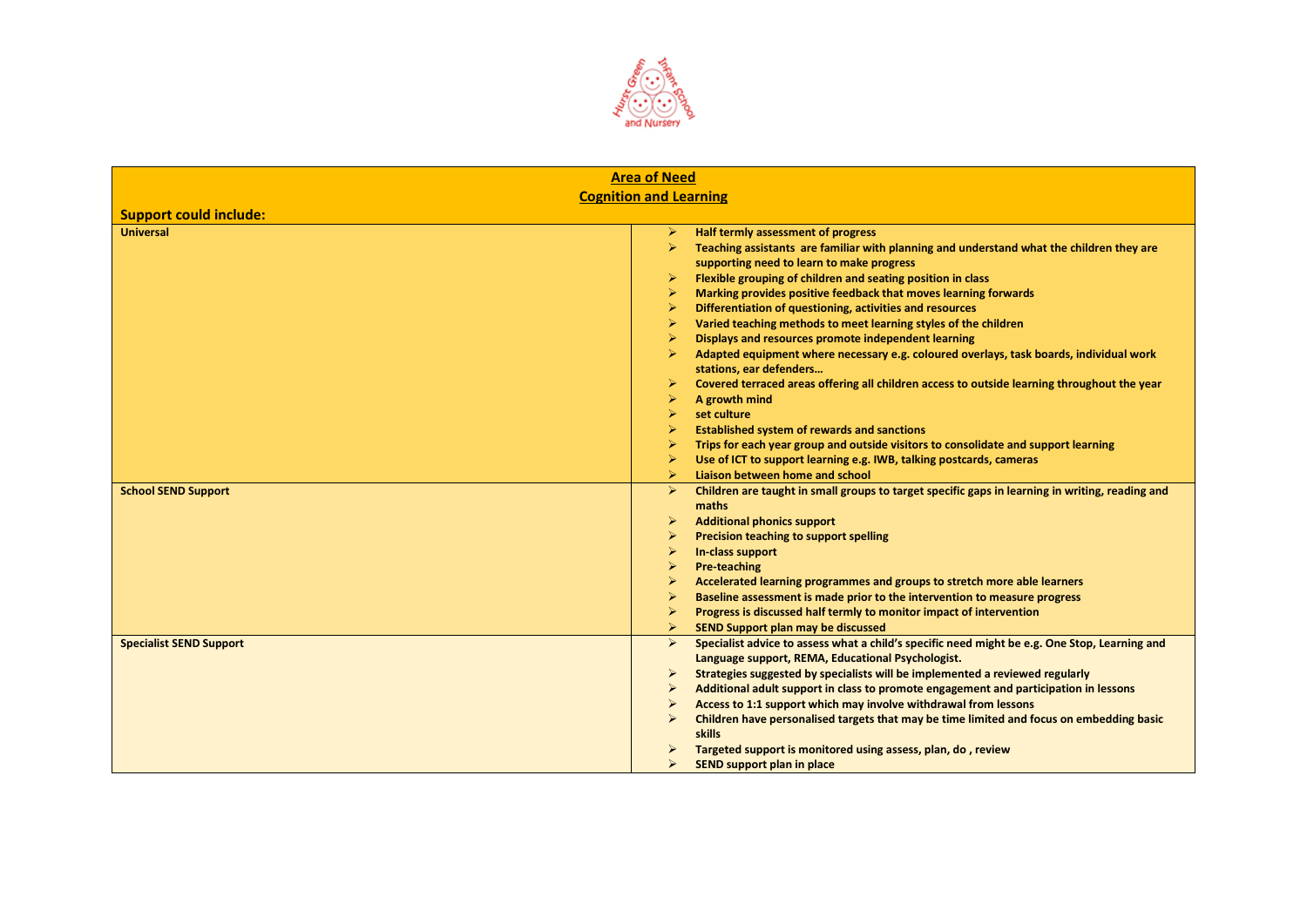

## **Area of Need Speech, Language and Communication**

| <b>Support could include:</b>  |                                                                                                                              |
|--------------------------------|------------------------------------------------------------------------------------------------------------------------------|
| <b>Universal</b>               | Half termly assessment of progress<br>⋗                                                                                      |
|                                | Teaching assistants are familiar with planning and understand what the children they are<br>⋗                                |
|                                | supporting need to learn to make progress                                                                                    |
|                                | Adults modelling good use of language and communication skills for children to copy<br>$\blacktriangleright$                 |
|                                | <b>Makaton used when appropriate</b><br>$\blacktriangleright$                                                                |
|                                | Use of listening games and language games<br>$\blacktriangleright$                                                           |
|                                | $\blacktriangleright$<br>Repetition of words/rhymes/songs                                                                    |
|                                | <b>Visual timetable</b><br>$\blacktriangleright$                                                                             |
|                                | Visual Cues to help understanding and recall<br>$\blacktriangleright$                                                        |
|                                | Direct teaching of new vocabulary<br>$\blacktriangleright$                                                                   |
|                                | In class lessons on social skills and communication<br>$\blacktriangleright$                                                 |
|                                | $\blacktriangleright$<br>Forest school to develop communication skills                                                       |
|                                | Flexible grouping of children and seating position in class<br>$\blacktriangleright$                                         |
|                                | $\blacktriangleright$<br>Marking provides positive feedback that moves learning forwards                                     |
|                                | $\blacktriangleright$<br>Differentiation of questioning, activities and resources                                            |
|                                | $\blacktriangleright$<br>Varied teaching methods to meet learning styles of the children                                     |
|                                | $\blacktriangleright$<br>Displays and resources promote independent learning                                                 |
|                                | Covered terraced areas offering all children access to outside learning throughout the year<br>$\blacktriangleright$         |
|                                | $\blacktriangleright$<br>A growth mind set culture                                                                           |
|                                | <b>Established system of rewards and sanctions</b><br>⋗                                                                      |
|                                | Trips for each year group and outside visitors to consolidate and support learning<br>➤                                      |
|                                | Use of ICT to support learning e.g. IWB, talking postcards, cameras<br>$\blacktriangleright$                                 |
|                                | $\blacktriangleright$<br>Liaison between home and school                                                                     |
| <b>School SEND Support</b>     | Children are taught in small groups to target specific gaps in language or difficulties with saying<br>$\blacktriangleright$ |
|                                | certain words or sounds                                                                                                      |
|                                | Use of word webs to help remember words<br>$\blacktriangleright$                                                             |
|                                | Progress is discussed half termly to monitor impact of intervention<br>⋗                                                     |
|                                | $\blacktriangleright$<br><b>SEND Support plan may be discussed</b>                                                           |
| <b>Specialist SEND Support</b> | Advice from our Speech and Language Therapist.<br>➤                                                                          |
|                                | Strategies suggested by Speech and Language Therapist will be implemented and reviewed<br>➤                                  |
|                                | regularly                                                                                                                    |
|                                | Staff in school working on identified needs regularly and the speech therapist assessing<br>$\blacktriangleright$            |
|                                | progress yearly                                                                                                              |
|                                | Focussed teaching on social communication/skills<br>$\blacktriangleright$                                                    |
|                                | Use of games to teach specific concepts<br>➤                                                                                 |
|                                | Access to 1:1 support from a trained Speech and Language Teaching assistant working on<br>➤                                  |
|                                | targets set by a trained therapist. This may involve withdrawal from lessons                                                 |
|                                | Targeted support is monitored using assess, plan, do, review                                                                 |
|                                | <b>SEND support plan in place</b>                                                                                            |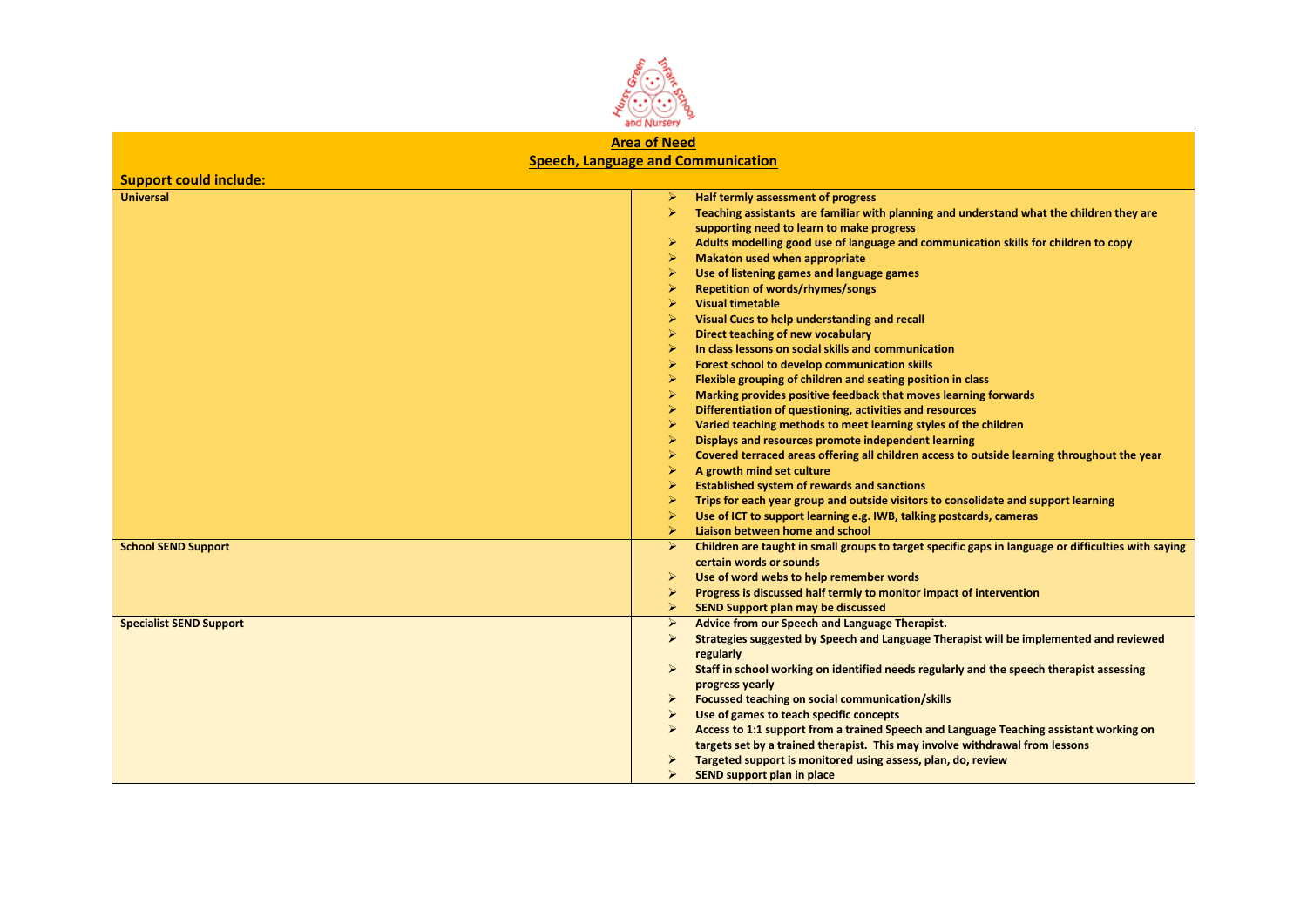

## **Area of Need Physical and Sensory**

| <b>Support could include:</b>  |                       |                                                                                             |
|--------------------------------|-----------------------|---------------------------------------------------------------------------------------------|
| <b>Universal</b>               | ⋗                     | <b>Sensory corner to enhance learning</b>                                                   |
|                                |                       | <b>Trim Trail in the school grounds</b>                                                     |
|                                |                       | <b>Forest school</b>                                                                        |
|                                |                       | <b>Therapeutic Gardening</b>                                                                |
|                                |                       | <b>Caring for the chickens</b>                                                              |
|                                | $\blacktriangleright$ | Half termly assessment of progress                                                          |
|                                |                       | Teaching assistants are familiar with planning and understand what the children they are    |
|                                |                       | supporting need to learn to make progress                                                   |
|                                | $\blacktriangleright$ | Flexible grouping of children and seating position in class                                 |
|                                | ➤                     | Marking provides positive feedback that moves learning forwards                             |
|                                | ➤                     | Differentiation of questioning, activities and resources                                    |
|                                |                       | Varied teaching methods to meet learning styles of the children                             |
|                                | ➤                     | Displays and resources promote independent learning e.g. cubes, word/picture banks, use of  |
|                                |                       | matt laminates and pastel paper to avoid glare                                              |
|                                | $\blacktriangleright$ | Adapted equipment where necessary e.g. pencil grips, writing slopes, Move 'n' Sit cushions, |
|                                |                       | chair wedges, easy grip scissors                                                            |
|                                | $\blacktriangleright$ | Access to ear defenders and quiet learning spaces                                           |
|                                | ➤                     | Blinds in classrooms to reduce glare                                                        |
|                                |                       | Nurture groups focussing on fine motor skills practice e.g. threading, cutting, detail work |
|                                | $\triangleright$      | <b>P.E Lessons</b>                                                                          |
|                                | ➤                     | <b>Learning breaks</b>                                                                      |
|                                |                       | Covered terraced areas offering all children access to outside learning throughout the year |
|                                |                       | A growth mind set culture                                                                   |
|                                | $\blacktriangleright$ | <b>Established system of rewards and sanctions</b>                                          |
|                                | ➤                     | Trips for each year group and outside visitors to consolidate and support learning          |
|                                | ⋗                     | Use of ICT to support learning e.g. IWB, talking postcards, cameras                         |
|                                | $\triangleright$      | Liaison between home and school                                                             |
| <b>School SEND Support</b>     | $\triangleright$      | School based assessment of Occupational Therapy (OT) needs using the Surrey OT resource     |
|                                |                       | pack and suggestions for home given                                                         |
|                                | ➤                     | Children are taught in small groups to aid concentration                                    |
|                                |                       | Regular access to a sensory diet                                                            |
|                                | ➤                     | <b>Additional fine motor skills sessions</b>                                                |
|                                |                       | Progress is discussed half termly to monitor impact of intervention                         |
|                                | $\triangleright$      | <b>SEND Support plan may be discussed</b>                                                   |
| <b>Specialist SEND Support</b> | $\rightarrow$         | Advice from Occupational Therapy, Developmental Paediatrics, Physiotherapy                  |
|                                |                       | Strategies suggested by specialists will be implemented and reviewed regularly              |
|                                | ➤                     | 1:1 OT/Physiotherapy sessions by school TA following a programme provided by a therapist    |
|                                |                       | Targeted support is monitored using assess, plan, do, review                                |
|                                |                       | <b>SEND support plan in place</b>                                                           |